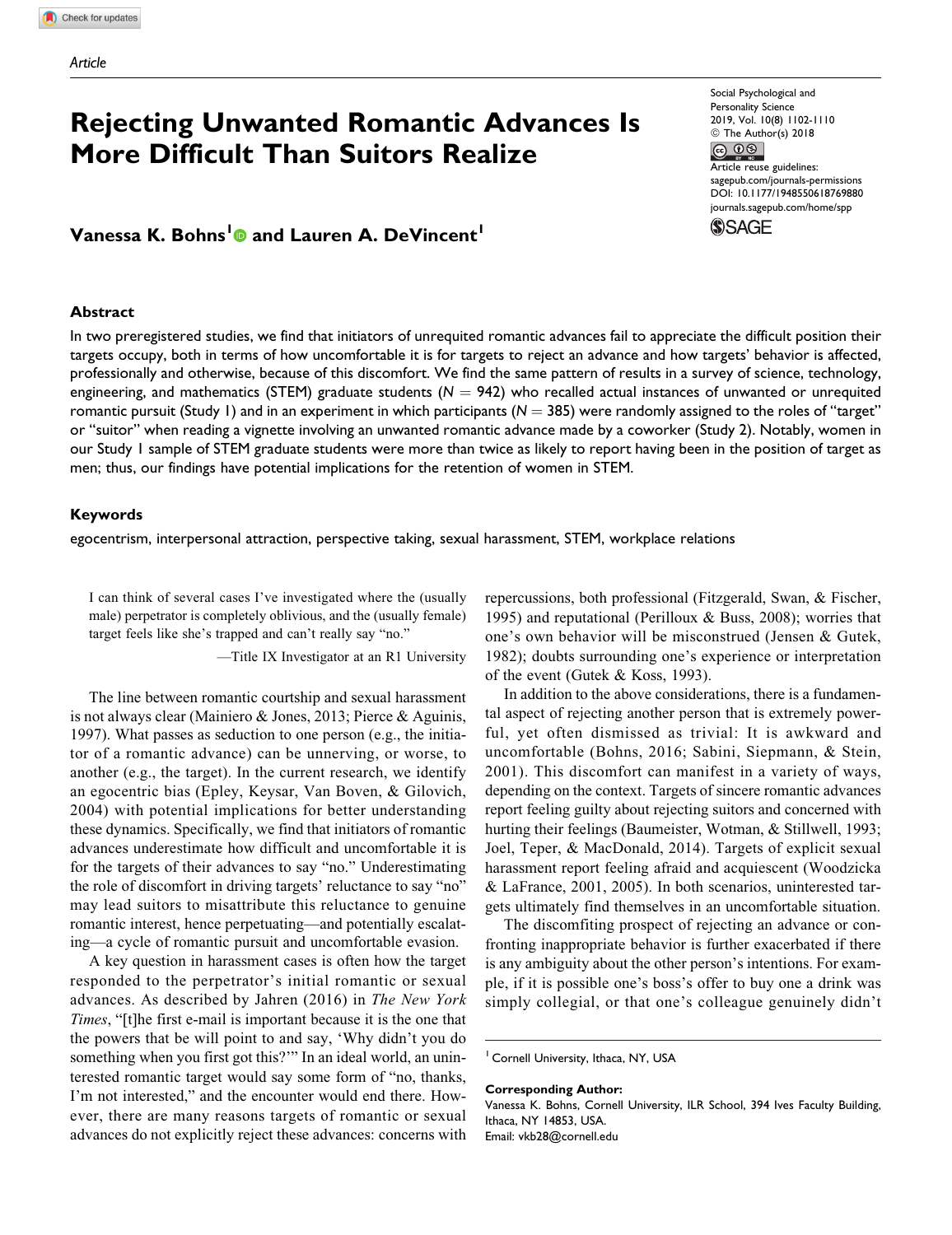realize where his hand was when he leaned over, it would be deeply embarrassing to everyone involved to insinuate otherwise. People are strongly averse to insinuating something negative, and plausibly deniable, about another person (Brown & Levinson, 1987; Goffman, 1955; Sah, 2012).

As a result of these concerns, targets often find it easier to simply smile, laugh off, or ignore an inappropriate sexual remark rather than confront it (Woodzicka & LaFrance, 2001, 2005). Likewise, targets of unwanted romantic advances may communicate rejection indirectly (Baumeister et al., 1993), or even accept advances from unappealing suitors (Joel et al., 2014), in order to avoid the discomfort of rejecting someone outright.

Romantic suitors, however, are unlikely to appreciate the intense discomfort targets experience at the prospect of rejecting their advances. Anecdotal evidence abounds of individuals accused of sexual harassment who are baffled by the question of why a target didn't just say "no" or speak up in some way. We propose that such anecdotes reflect a systematic bias, whereby initiators of romantic advances underestimate how difficult and uncomfortable it is for targets to reject their advances.

In general, people tend not to appreciate the power of selfconsciousness and discomfort in driving their own and others' behavior (Sabini et al., 2001). In a phenomenon dubbed the "illusion of courage," people overestimate how emboldened others would feel to engage in a variety of embarrassing acts, such as dancing in front of an audience in exchange for money (Van Boven, Loewenstein, & Dunning, 2005). Similarly, forecasters predicting their own behavior overestimate how assertively they would behave in a variety of uncomfortable situations—for example, overestimating the likelihood that they would stand up to racist (Kawakami, Dunn, Karmali, & Dovidio, 2009) or homophobic (Crosby & Wilson, 2015) remarks, confront sexual harassment (Woodzicka & LaFrance, 2001, 2005), or reject someone they were not romantically interested in (Joel et al., 2014). Romantic suitors should likewise overestimate how emboldened their targets would feel to say "no" to them.

Additional research on predicting compliance with nonromantic requests supports this hypothesis (Bohns, 2016). Targets of requests made in these studies find the prospect of refusal extremely uncomfortable. Yet requesters, egocentrically focused on their own fears of imposition and rejection, seem oblivious to their targets' concerns. For these reasons, requesters think targets will be more willing than they actually are to say "no" to a variety of requests ranging from the commonplace, such as asking someone to complete a questionnaire (Flynn & Lake, 2008) or mail a letter (Newark, Flynn, & Bohns, 2014), to the dubious, such as asking someone to vandalize a library book (Bohns, Roghanizad, & Xu, 2014). The egocentric dynamics at play when requesters ask targets to comply with these sorts of nonromantic requests are likely to extend to the even more fraught domain of romantic advances.

Finally, romantic suitors may have specific concerns that make them particularly susceptible to such a bias. Much of one's self-esteem is derived from one's relationships with others (Leary, Tambor, Terdal, & Downs, 1995), and the corresponding motivation to see oneself as desirable often leads to errors in social perception. Hopeful suitors mistakenly perceive targets' friendliness or eye contact as indicators of sexual interest (Abbey, 1982; Farris, Treat, Viken, & McFall, 2008; Jacques-Tiura, Abbey, Parkhill, & Zawacki, 2007; Shotland & Craig, 1988). Rejected suitors construct narratives of the rejection that paint them in the best light—for example, depicting the attraction as mutual, and denying outright rejection (Baumeister et al., 1993). Similarly, suitors should have little motivation to appreciate targets' concerns with discomfort: If a suitor's advances are accepted, it would be dispiriting to presume the target acquiesced out of feelings of guilt or coercion; if a suitor's advances are rejected, it would be disheartening to acknowledge that a target said "no" *despite* the extraordinary discomfort of doing so.

In sum, we hypothesize that initiators of romantic advances will fail to appreciate the difficult position they put targets in. Specifically, suitors will underestimate the discomfort targets experience when rejecting an advance. We further hypothesize that suitors will fail to recognize the variety of ways in which targets change their behavior in order to cope with this discomfort and are consequently impacted professionally and otherwise by such advances. In order to examine these predictions, we conducted two studies: one in which we solicited the recollections of people who have actually had these experiences and one in which we randomly assigned participants to condition using hypothetical vignettes.

# Study 1: Survey of Science, Technology, Engineering, and Mathematics (STEM) Graduate Students

We examined this question initially within the context of STEM because of potential implications for the retention of women in STEM-related fields. Behaviors that start out or can pass as romantic courtship may escalate to sexual harassment, an established factor affecting the retention of women in STEM (Blickenstaff, 2005; Jagsi et al., 2016; Roberts & Ayre, 2002; Servon & Visser, 2011; Settles, Cortina, Malley, & Stewart, 2006). Thus, this context is ideal for exploring our primary question of whether suitors underestimate the emotional impact of their advances on targets, as well as whether there are role differences in appreciating the potential downstream consequences of these advances, particularly those that might disproportionately affect women.

## Preregistration and Data Accessibility

This study was preregistered at [AsPredicted.org](https://AsPredicted.org) (#6048: [https://aspredicted.org/573eq.pdf\)](https://aspredicted.org/573eq.pdf). Data and materials are available at Open Science Framework (OSF; [https://osf.io/](https://osf.io/tcb2d/) [tcb2d/\)](https://osf.io/tcb2d/).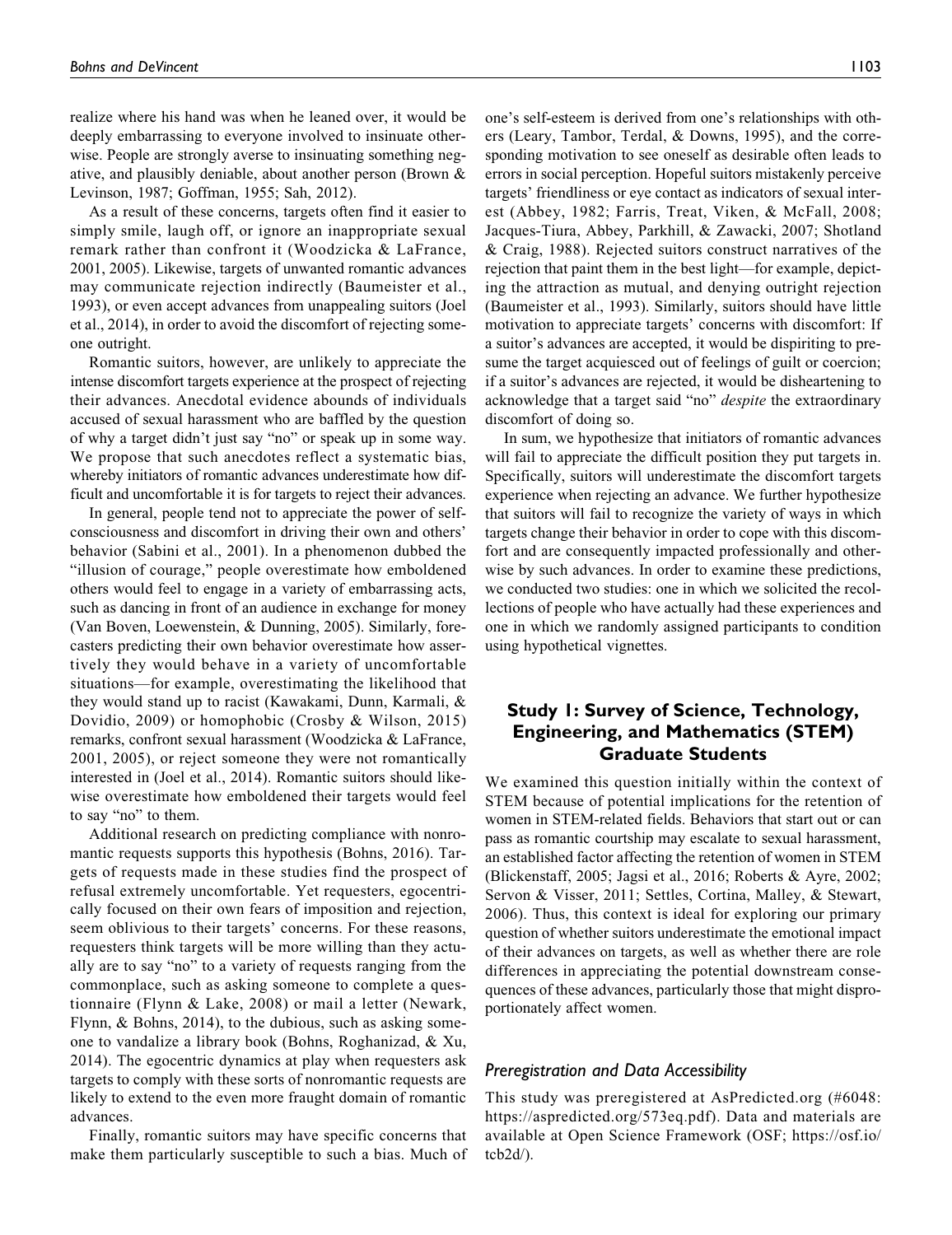### **Participants**

We e-mailed an invitation to complete an online survey advertised as the "STEM Grad Student Survey" and five reminder e-mails over the course of 3 weeks to 2,782 STEM graduate students and postdocs. Respondents were offered a US\$5 [Amazon.com](https://Amazon.com) gift certificate for participating. A research assistant was instructed to gather potential participants' e-mail addresses from publicly available STEM lab websites that were affiliated with a single specified R1 university. Eight of the initial e-mail addresses bounced back and 10 were identified as duplicates, leaving us with 2,764 unique working addresses. Of these, 942 participants responded (answered at least one question) for a response rate of 34.1%.

Two hundred and seventy-seven respondents indicated having either made an advance on someone in their field or lab who was not interested in them, or having been the target of an unwanted advance by someone in their field or lab. As described below, these 277 respondents were used to test our primary hypothesis related to participants with actual experiences in the roles of "suitor" or "target." This sample size, which results in  $N > 100$  per recalled experience (target or suitor), should be sufficient for detecting differences of medium size (Simmons, Nelson, & Simonsohn, 2013), which is the minimum difference we were interested in. Note that we use the full sample of 942 participants to explore questions related to the relative incidence of undesired and unrequited romantic pursuit.

Mean age was 26.98 years for the full sample and 27.12 years for the core sample. Women were more than twice as likely to report having been pursued by someone whom they were not interested in than men, a finding discussed further below. Consequently, there was a greater ratio of women to men in our core sample (154 female, 86 male, and 37 unspecified) than our full sample (387 female, 355 male, and 200 unspecified), and there were more women in the role of "target" (112 female, 39 male, and 25 unspecified) than the role of "suitor" (42 female, 47 male, and 12 unspecified). Complete demographics for our full sample of 942 participants and our core sample of 277 participants are reported in Table S1 of our supplementary online materials (SOM).

# Procedure

All participants answered three initial questions: Have you ever been romantically pursued by someone in your lab, academic field, or academic workplace whom you weren't interested in? Have you ever romantically pursued someone in your lab, academic field, or academic workplace whom you discovered wasn't interested in you? and Have you ever heard of someone (other than yourself) being pursued by someone they worked with in their lab, academic field, or academic workplace whom they weren't interested in? For each question, participants also reported how many times this had happened.

Participants who answered affirmatively to having either made an advance on someone who was not interested in them or having been the target of an advance by someone they were

Table I. Key Dependent Variables in Study I in "Target" and "Suitor" Formats.

| Question                                                                                                                                                                                                                                                   | Scale                                             |
|------------------------------------------------------------------------------------------------------------------------------------------------------------------------------------------------------------------------------------------------------------|---------------------------------------------------|
| To what extent did you feel that you could<br>say "no" to this person or tell him or her<br>that you were not interested?; To what<br>extent do you think this person felt they<br>could have said "no" to you or told you<br>she or he wasn't interested? | $l = not$ at all to $7 = to$ a<br>great extent    |
| How difficult was it/would it have been to<br>say "no" to this person/tell them you<br>were not interested?: How difficult do<br>you think this person felt/would have felt<br>saying "no" to you or telling you they<br>weren't interested?               | $I = not$ at all to $7 = \leftarrow$<br>extremely |
| How bad did you feel/would you have felt<br>saying "no" to this person/telling them<br>you were not interested?; How bad do<br>you think this person did/would feel<br>saying "no" to you/telling you they were<br>not interested?                         | $I = not$ at all to $7 = \leftarrow$<br>extremely |
| How uncomfortable did you feel/would you<br>have felt saying "no" to this person/telling<br>them you were not interested?; How<br>uncomfortable do you think this person<br>did/would feel saying "no" to you/telling<br>you they were not interested?     | $I = not$ at all to $7 = \leftarrow$<br>extremely |
| How guilty did you feel/would you have felt<br>saying "no" to this person/telling them<br>you were not interested?; How guilty do<br>you think this person did/would feel<br>saying "no" to you/telling you they were<br>not interested?                   | $I = not$ at all to $7 = \leftarrow$<br>extremely |
| Did you ever feel obligated to accept this<br>person's advances?; Do you think this<br>person ever felt obligated to accept your<br>advances?                                                                                                              | Yes or no                                         |

not interested in were assigned to answer a series of questions about their experience. As per our preregistered procedure, participants without this direct experience were redirected to a series of exploratory questions we do not discuss further here.

Participants in our core sample were asked to think of a specific time they were either pursued by someone they were not interested in or pursued someone who was not interested in them (if they had both experiences, as was true for 23.5% of our core sample, they were randomly assigned to recall their experience as either target or suitor). They were then asked to answer a series of questions about (1) the details of the experience (e.g., how the advance and rejection occurred, the reason for the person's lack of interest, the relationship between the people involved); (2) how difficult and uncomfortable it was for the target to reject the suitor, which comprised our key dependent variables (DVs; see Table 1); (3) targets' concerns with the professional and social repercussions of rejecting the advance; (4) downstream behavioral consequences to the target of the advance (e.g., whether the target engaged in avoidance and coping behaviors, whether the target's productivity suffered); (5) demographic information; and (6) a series of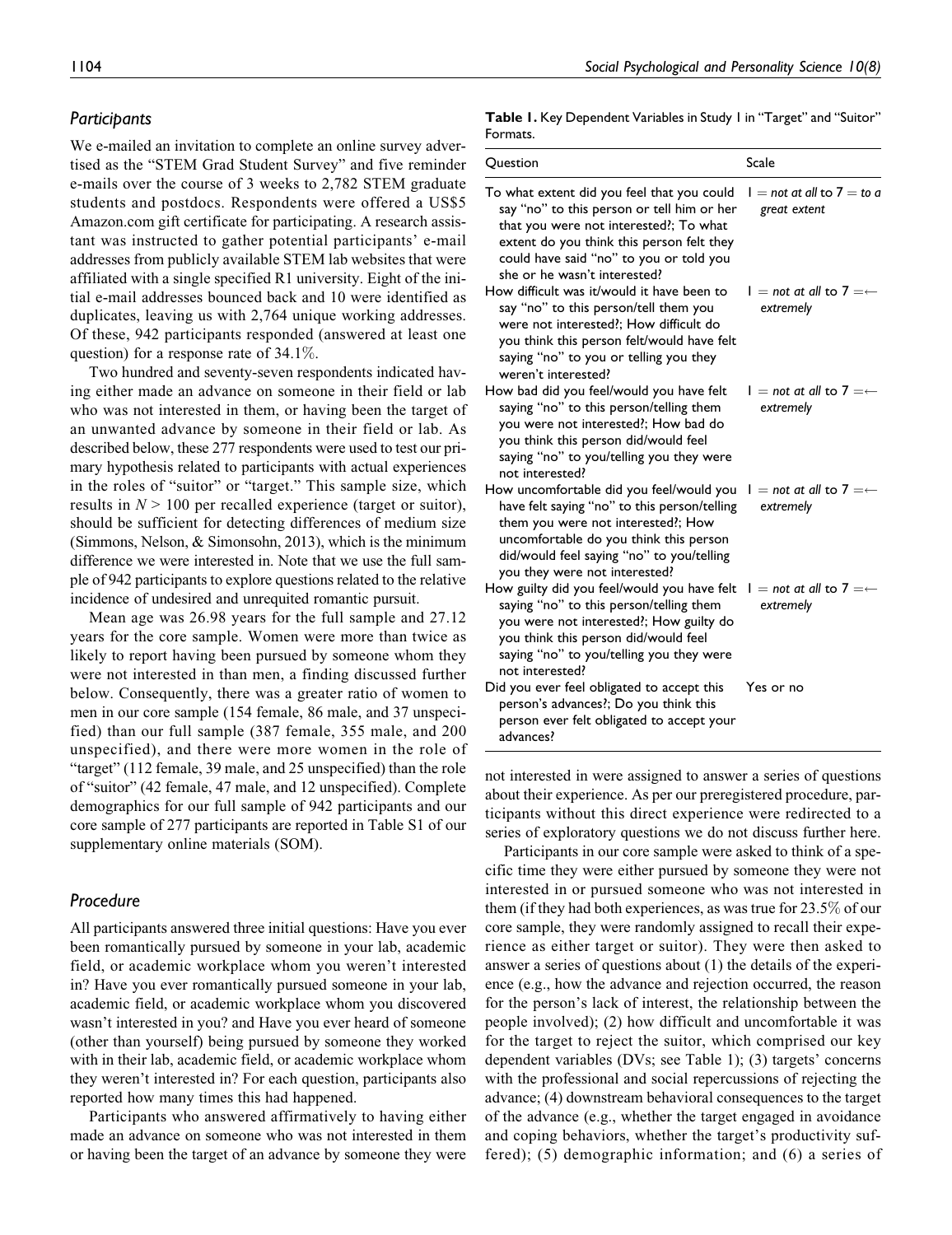| Dependent Variable             | Target M (SD) | Suitor <i>M</i> (SD) | $df^a$ |        |        | Cohen's d |
|--------------------------------|---------------|----------------------|--------|--------|--------|-----------|
| Could say "no"                 | 5.27(1.72)    | 5.86(1.61)           | 257    | 7.334  | .007   | .35       |
| Difficult to say "no"          | 3.72(1.95)    | 2.84(1.60)           | 257    | 13.887 | < 0.01 | .49       |
| Felt bad saying "no"           | 3.52(1.77)    | 2.82(1.48)           | 243    | 9.928  | .002   | .43       |
| Felt uncomfortable saying "no" | 4.24 (1.88)   | 2.92(1.48)           | 247    | 32.677 | 5001   | .78       |
| Felt guilty saying "no"        | 2.85(1.83)    | 2.33(1.37)           | 247    | 5.576  | .019   | .32       |

Table 2. Role Differences in Perceptions of the Discomfort of Rejecting an Advance in Study 1.

<sup>a</sup>Due to the personal nature of the questions, participants were allowed to skip any question they preferred not to answer, leading to some variation in degrees of freedom across analyses.

exploratory vignette questions not discussed here (but available at OSF: [https://osf.io/tcb2d/\)](https://osf.io/tcb2d/).

# **Results**

#### Frequency of Unwanted/Unrequited Advances

Of the full sample of 942 participants, 22.8% reported having been pursued by someone in their field or lab whom they were not interested in, 14.3% reported pursuing someone in their field or lab who was not interested in them, and 54.2% reported hearing of someone in their field or lab being pursued by someone they were not interested in. When asked how many times this had happened to them, most (74.8%) participants who reported being pursued by someone they weren't interested in and most (88.2%) participants who reported pursuing someone who was not interested in them indicated this happened just once or twice.

# Role Differences in Perceptions of the Discomfort of Rejecting an Advance

Our primary hypothesis was that participants ( $N = 101$ ) who recalled a time they pursued someone who was not interested in them would think the targets of their advances felt more comfortable rejecting them than participants ( $N = 176$ ) who recalled a time they were pursued by someone whom they were not interested in reported having felt. This hypothesis was supported on all six of our preregistered DVs. Analysis of variance results for our five continuous DVs are depicted in Table 2. In addition, targets reported feeling *obligated to agree*  $(23.21\%)$ more than 4 times as much as suitors imagined their targets felt  $(5.21\%), \chi^2(1, N = 264) = 14.26, p < .001.$ 

After analyzing each of these DVs separately, we combined the five continuous DVs into a single "difficulty and discomfort saying 'no'" index ( $\alpha = .84$ ; see SOM for justification). The findings on this scale mirrored those of the individual DVs with targets scoring significantly higher  $(M = 3.39, SD = 1.40)$  than suitors  $(M = 2.58, SD = 4.40)$ 1.17),  $F(1, 244) = 21.31, p < .001, d = .67.$ 

Since a key concern of our design is that "suitors" and "targets" may be fundamentally different types of people and/or may be recalling fundamentally different types of interactions, we ran a simultaneous multiple regression that included all of the ways—of those we measured—in which the recollections of these two experiences differed (see SOM for

more details on these differences). As depicted in Table 3, differences between targets and suitors on our discomfort and difficulty saying "no" index remained significant when including these variables in the model.

# Role Differences in Perceptions of Downstream **Consequences**

To explore role differences in perceptions of the downstream consequences of these advances, we examined targets' concerns (vs. suitors' perceptions of their concerns) about the potential repercussions of rejecting an advance as well as the actual behavior changes targets reported engaging in following these advances (or were perceived by suitors to have engaged in). Targets reported being more worried about the professional repercussions of saying "no" to an advance  $(M = 2.15, SD = 1.75)$ than suitors imagined their targets being concerned with  $(M = \leftarrow$ 1.64,  $SD = 1.32$ ),  $F(1, 247) = 5.77$ ,  $p = .017$ ,  $d = .33$ . Targets also reported more concerns with what a suitor would say about them to other people ( $M = 2.85$ ,  $SD = 2.12$ ) than suitors imagined their targets being concerned with  $(M = 1.76, SD = \leftarrow$ 1.22),  $F(1, 247) = 19.60, p < .001, d = .63$ . Looking at specific behavioral changes, targets reported engaging in more avoidance and coping, productivity-related, and retention-related behaviors than suitors imagined their targets had engaged in (Table 4).

Overall, targets reported more behavioral consequences  $(M = 1.86, SD = 1.97)$  than suitors thought their targets had engaged in ( $M = 0.42$ ,  $SD = 0.99$ ),  $F(1, 276) = 47.30$ ,  $p <$  $.001, d = .92$ . This difference remained significant in a multiple regression including all of the other ways in which the two roles differed as predictors in the model (Table 5).

# Discomfort Saying "No" Mediates Role Differences in Perceptions of Behavioral Consequences

 consequences excluded zero [ .5754, .1508].We hypothesized that role differences in perceived behavioral consequences would result at least in part from suitors' failure to recognize the variety of ways in which targets change their behavior in order to cope with the discomfort of rejecting someone. A bootstrapping mediation analysis using Hayes' (2013) PROCESS macro supported this hypothesis. The  $95\%$ bias-corrected confidence interval for the size of the indirect effect of our "difficulty and discomfort index" on behavioral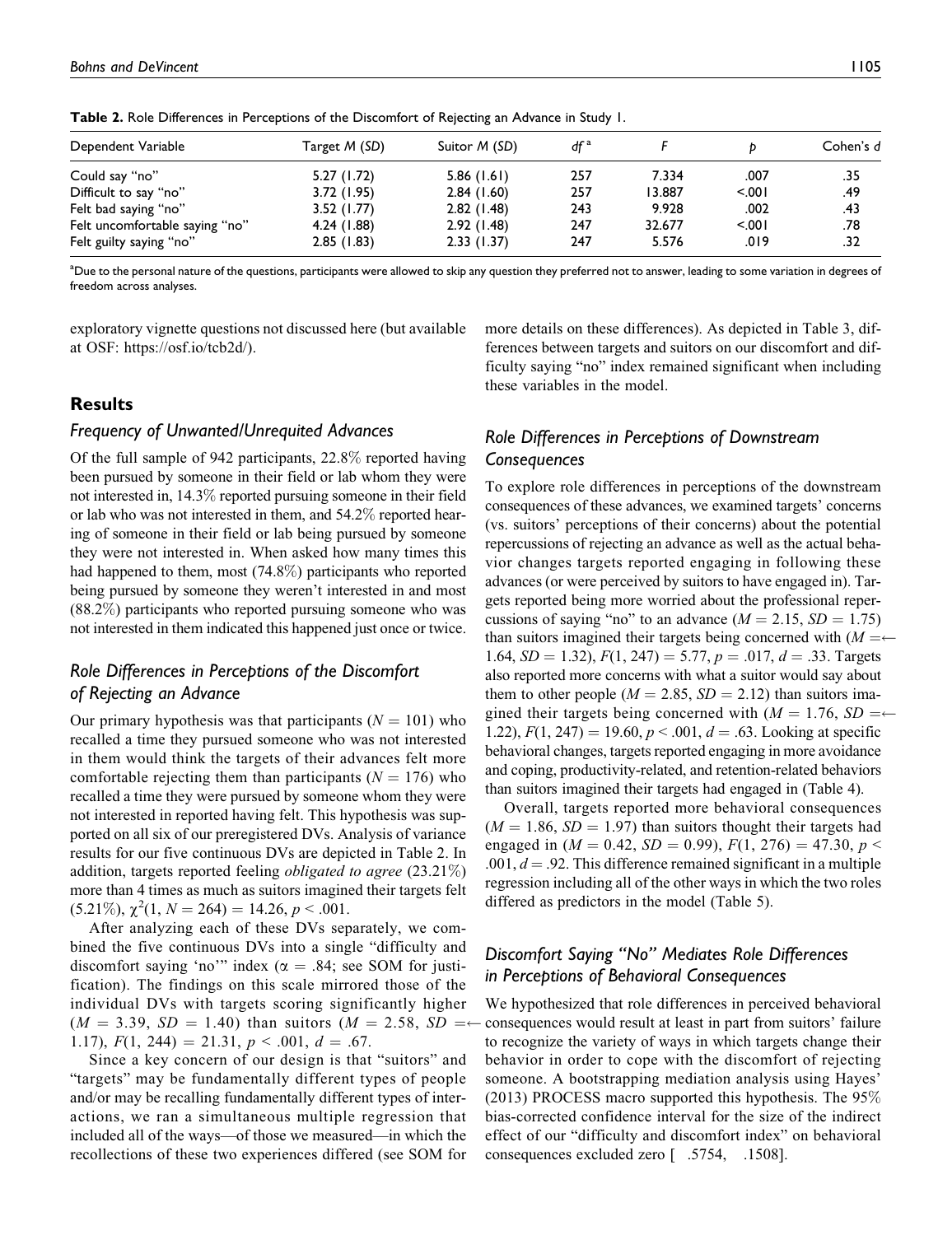Table 3. Predicting Difficulty and Discomfort Saying "No" Index.

| Table 4. Role Differences in Perceptions of Individual Behavioral |
|-------------------------------------------------------------------|
| Consequences.                                                     |
|                                                                   |

| Predictor                                                                                                   | Unstandardized<br>Coefficient (b)<br>Interval |  | 95% Confidence               | Þ    |  |
|-------------------------------------------------------------------------------------------------------------|-----------------------------------------------|--|------------------------------|------|--|
| Role (0 $=$ target,<br>$I =$ suitor)                                                                        | .97۱                                          |  | $\lceil$ 1.403, 0.538] <.001 |      |  |
| Gender ( $0 =$ female,<br>$I = male$                                                                        | .261                                          |  | [0.639, 0.118]               | .176 |  |
| Explicit rejection ( $I = yes$ ,<br>$0 = no$ )                                                              | .014                                          |  | [0.494, 0.52]                | .958 |  |
| Explicitly not interested<br>$(1 = yes, 0 = no)$                                                            | 0.125                                         |  | [0.601, 0.352]               | .607 |  |
| Closeness (7-point scale<br>from not at all to<br>extremely)                                                | .155                                          |  | [0.026, 0.283]               | .019 |  |
| Timing of rejection (4-<br>point scale from "right<br>when the person began<br>to pursue me" to<br>"never") | .193                                          |  | [0.005, 0.391]               | .056 |  |
| Aggressiveness of pursuit<br>(total # courting<br>behaviors from 0 to 13)                                   | .075                                          |  | $0.006, 0.156$ ]             | .069 |  |
| Suitor's status (dummy coded)                                                                               |                                               |  |                              |      |  |
| Equal                                                                                                       | .167                                          |  | $0.371, 0.705$ ]             | .542 |  |
| Senior                                                                                                      | .389                                          |  | 0.257, 1.034]                | .237 |  |
| <b>Junior</b>                                                                                               | Reference                                     |  |                              |      |  |

Note.  $N = 230$ .

# The Impact of Previous Experience as a Target of an Unwanted Advance

We examined whether having had previous experience as the target of an unwanted advance would impact participants' impressions of how difficult it is for targets to say "no," even when considering such a question from the role of "suitor," as this finding could have important implications for interventions. To explore this possibility, we took advantage of the fact that approximately one fifth of our sample reported having had experiences as both target and suitor and was therefore randomly assigned to role. Of this subset of participants, 28 (17 female, 11 male, and 1 undisclosed) were randomly assigned to recall a time they were in the suitor role. We compared this group of participants—participants who were assigned to the suitor role but also had experience in the target role—to the remaining 61 participants (25 female, 36 male) in the suitor role without experience as targets. We found that participants with previous experience as targets rated the difficulty and discomfort of saying "no" to be higher  $(M = 2.97,$  $SD = 1.03$ ) than those without this experience ( $M = 2.39$ ,  $SD = 1.19$ ,  $F(1, 86) = 4.97$ ,  $p = .028$ ,  $d = .52$ .

# Gender Analyses

To examine the role of gender, we first analyzed the relative incidence of unwanted and unrequited romantic pursuit. Women were more than twice as likely to report having been pursued by someone they were not interested in as men

|                                                       | Targets     |                |          |                  |
|-------------------------------------------------------|-------------|----------------|----------|------------------|
|                                                       | Reporting   | Reporting      |          |                  |
|                                                       | Engaging in | Target         |          |                  |
| <b>Behavioral Consequences</b>                        | Behavior    | Engaged in     |          |                  |
| to Target                                             | $(\%)$      | Behavior (%)   | $\chi^2$ | Þ                |
| Avoidance and coping behaviors                        |             |                |          |                  |
| Tried to avoid suitor                                 | 52          | 7              | 56.27    | 5.001            |
| Tried to avoid suitor's<br>friends                    | 9           | 0              | 9.75     | .002             |
| Talked to someone<br>about the situation <sup>a</sup> | 54          | 13             |          | $23.87 \le 0.01$ |
| Negative productivity-related behaviors               |             |                |          |                  |
| Trouble focusing on<br>work                           | 14          | $\mathbf{2}$   | 10.9     | .001             |
| Spent energy thinking<br>about advance                | 33          | 6              |          | $26.36 \le 0.01$ |
| Turned down projects<br>with suitor                   | П           | 2              | 7.73     | .005             |
| Productivity suffered                                 | 10          | 2              | 5.92     | .015             |
| Avoided lab or school                                 | 9           | 3              | 3.26     | .071             |
| Positive productivity-related behaviors               |             |                |          |                  |
| Focused more on work                                  | 7           | 0.10           | 4.87     | .027             |
| Channeled energy into<br>work                         | 10          | $\mathfrak{p}$ | 6.52     | .011             |
| Sought out new<br>collaborators                       | 3           | 0              | 3.52     | .061             |
| Retention-related behaviors                           |             |                |          |                  |
| Considered switching<br>labs                          | 4           | 0              | 7.2      | .007             |
| Considered switching<br>careers                       | 3           | 0              | 3.52     | .061             |

Note.  $N = 211$ .

<sup>a</sup>Excluding suitors who reported not knowing or skipped the question;  $DV = 209$  for this item with these exclusions.

(33%, or one in three of the 387 women who completed the survey, compared to 14.1%, or one in seven of the 355 men who completed it),  $\chi^2(2, N = 781) = 37.94, p < .001$ . There were no gender differences in likelihood of pursuing someone who was not interested.

We also looked at whether women were generally more attuned to the discomfort and difficulty of saying "no" to advances. While women's ratings on our discomfort index  $(M = 3.29, SD = 1.38)$  were higher than men's  $(M = 2.78,$  $SD = 1.33$ ,  $F(1, 233) = 7.57$ ,  $p = .006$ ,  $d = .38$ , this difference was no longer significant when controlling for previous experience as a target,  $F(1, 233) = 2.25$ ,  $p = .135$ .

As per our preregistration, we examined whether the underestimation of discomfort on the part of romantic suitors was moderated by gender. Gender did not interact with role to predict our discomfort index,  $F_{\text{interaction}}(1, 230) = 0.12, p = \leftarrow$ .727. Both women,  $M_{\text{target}} = 3.52$ ,  $SD_{\text{target}} = 1.37$ ;  $M_{\text{suitar}} = \leftarrow$ 2.68,  $SD_{\text{subor}} = 1.22$ ;  $F(1, 150) = 11.87$ ,  $p = .001$ ,  $d = .65$ , and men  $M_{\text{target}} = 3.15$ ,  $SD_{\text{target}} = 1.43$ ;  $M_{\text{sultor}} = 2.45$ ,  $SD<sub>suitor</sub> = 1.44; F(1, 82) = 6.28, p = .014, d = .49$ , displayed our hypothesized bias.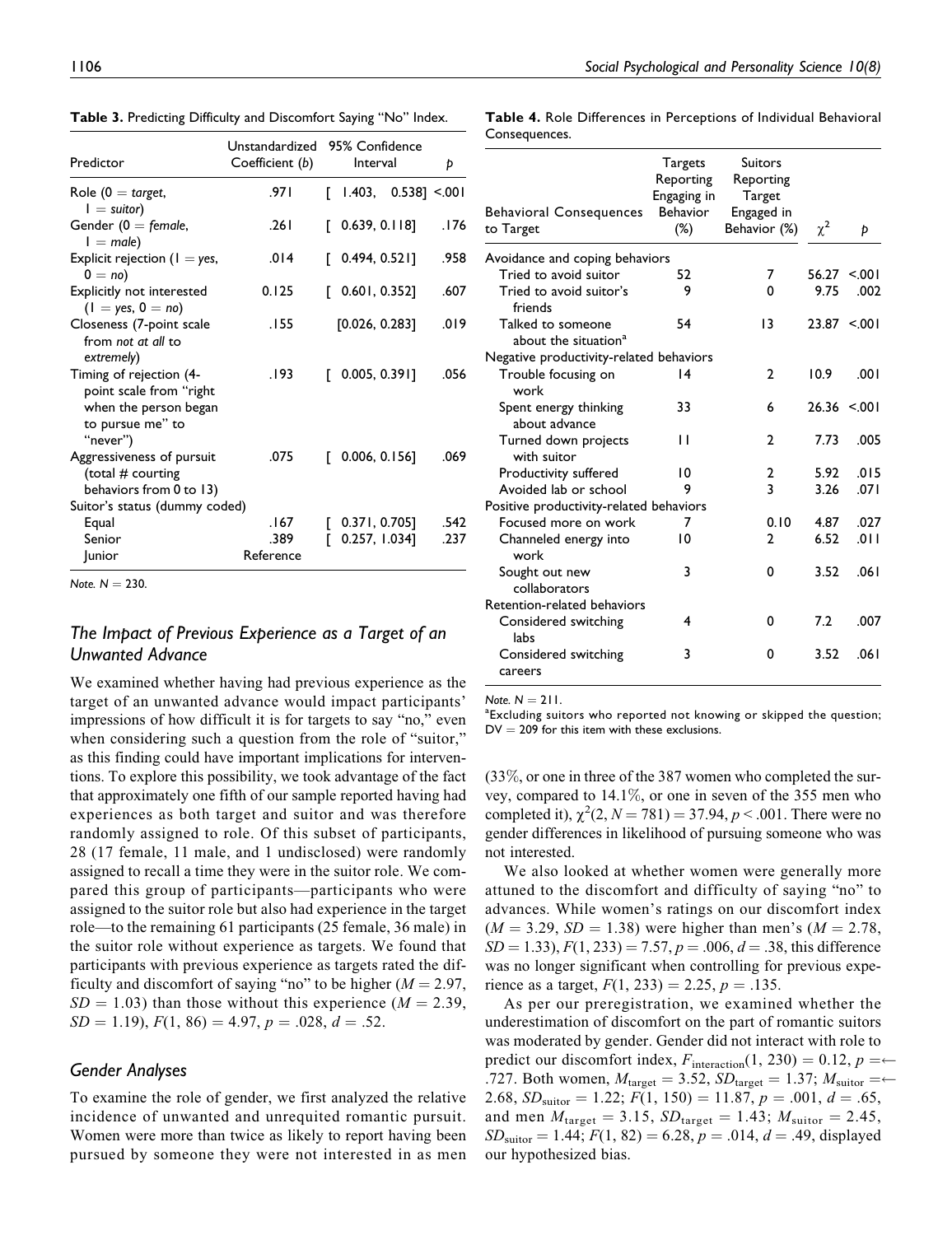Table 5. Predicting Total Behavioral Consequences.

| Predictor                                                                                            | Unstandardized<br>Coefficient (b) | 95% Confidence<br>Interval         | Þ            |
|------------------------------------------------------------------------------------------------------|-----------------------------------|------------------------------------|--------------|
| Role (0 $=$ target,<br>$I =$ suitor)                                                                 | 0.917                             | Г<br>1.444,<br>0.390]              | .001         |
| Gender ( $0 =$ female,<br>$I = male$                                                                 | 0.469                             | 0.934,<br>0.004]                   | .048         |
| Explicit rejection<br>$(1 = yes, 0 = no)$                                                            | 0.018                             | 0.598, 0.634]                      | .955         |
| Explicitly not interested<br>$(1 = yes, 0 = no)$                                                     | 0.165                             | $0.414, 0.743$ ]<br>Г              | .576         |
| Closeness (7-point scale<br>from not at all to<br>extremely)                                         | 0.078                             | 0.235, 0.080]                      | .332         |
| Timing of rejection (4-<br>point scale from right<br>when the person began<br>to pursue me to never) | 0.008                             | $0.231, 0.248$ ]<br>Г              | .945         |
| Aggressiveness of<br>pursuit (total #<br>courting behaviors<br>from 0 to 13) Suitor's                | 0.192                             | [0.094, 0.290]                     | < 001        |
| status (dummy coded)<br>Equal<br>Senior<br><b>Junior</b>                                             | 0.096<br>1.185<br>Reference       | $0.764, 0.572$ ]<br>[0.384, 1.987] | .777<br>.004 |

Note.  $N = 236$ .

The interaction of gender with role almost approached significance when predicting total behavioral consequences,  $F_{\text{interaction}}(1, 239) = 3.80, p = .052$ . However, again, both women,  $M_{\text{target}} = 2.34$ ,  $SD_{\text{target}} = 2.13$ ;  $M_{\text{suiten}} = 0.57$ ,  $SD<sub>suitor</sub> = 1.38; F(1, 153) = 24.87, p < .001, d = .99$ , and men,  $M_{\text{target}} = 1.23, SD_{\text{target}} = 1.25; M_{\text{suitor}} = 0.38, SD_{\text{suitor}} = 0.61;$  $F(1, 85) = 16.93, p < .001, d = .86$ , displayed this bias.

Finally, also in accordance with our preregistration, we examined whether the underestimation of discomfort by romantic suitors was mitigated by the gender ratio of an individual's lab. In this case, there was a significant interaction of role with lab gender composition (percentage female),  $B_{\text{interaction}} = -0.019$ ,  $t(212) = -0.32$ ,  $p = 0.022$ . However, the pattern of results was the opposite of our original prediction: A larger percentage of women was positively associated with targets' discomfort saying "no,"  $r(136) = .214$ ,  $p = .012$ , and negatively (but nonsignificantly) associated with suitors' assumptions about targets' discomfort,  $r(77) = -0.120$ ,  $p = .298$ .

#### Discussion

Altogether, participants who recalled real instances in which they pursued someone who was not interested in them (suitors) imagined that the targets of their advances felt more comfortable saying "no," were less worried about the repercussions of saying "no," and experienced fewer downstream behavioral consequences than participants who recalled being pursued by someone they were not interested in (targets) reported experiencing. Role differences in the perceived downstream behavioral consequences of saying "no" were mediated by role differences in the perceived difficulty and discomfort of rejecting the advance. Further, participants with previous experience as a target of an unwanted advance rated the difficulty and discomfort of saying "no" to be greater than those without such experience, even when recalling an experience in which they were the suitor. Finally, there were stark gender differences in the frequency with which women versus men reported being targets of unwanted romantic pursuit; however, the role of gender with respect to other outcomes was less clear.

# Study 2: Replication in a Vignette Study With Random Assignment

A concern in interpreting the findings from Study 1 is that because participants were not randomly assigned to the conditions of suitor and target, suitors and targets may either be fundamentally different types of people or may be remembering fundamentally different types of encounters. Notably, although we controlled for all of the ways the two conditions differed in their reported demographic information and in the reported details of the recalled incidents in Study 1, there were in fact a number of differences between targets and suitors, both in the encounters they recalled and the demographic distribution of participants' experiences. The most convincing way to control for such issues is to randomly assign participants to the conditions of suitor and target. Thus, we ran a second study in which we randomly assigned participants to read a vignette involving an undesired romantic advance from one of these perspectives.

### Preregistration and Data Accessibility

This study was preregistered at [AsPredicted.org](https://AsPredicted.org) (#2820: <https://aspredicted.org/yc2ds.pdf>). Data and materials are available (OSF: [https://osf.io/tcb2d/\)](https://osf.io/tcb2d/).

### Participants

We preregistered a target sample of 400 participants or 200 participants per condition. Our goal was to have enough power to identify a medium-sized effect, which was the smallest effect we were interested in (Simmons et al., 2013), as well as the potential moderation of that effect by gender (Simonsohn, 2014). Ultimately, we recruited 385 participants (146 female, 239 male, and  $M_{\text{Age}} = 34.02$ ) from Amazon Mechanical Turk who were paid US\$.50 for completing a 5-min survey (an additional 15 participants skipped to the end of the survey and received payment without completing any items).

# Procedure

Participants read the following vignette in which a coworker asks another single, sexually compatible coworker out for a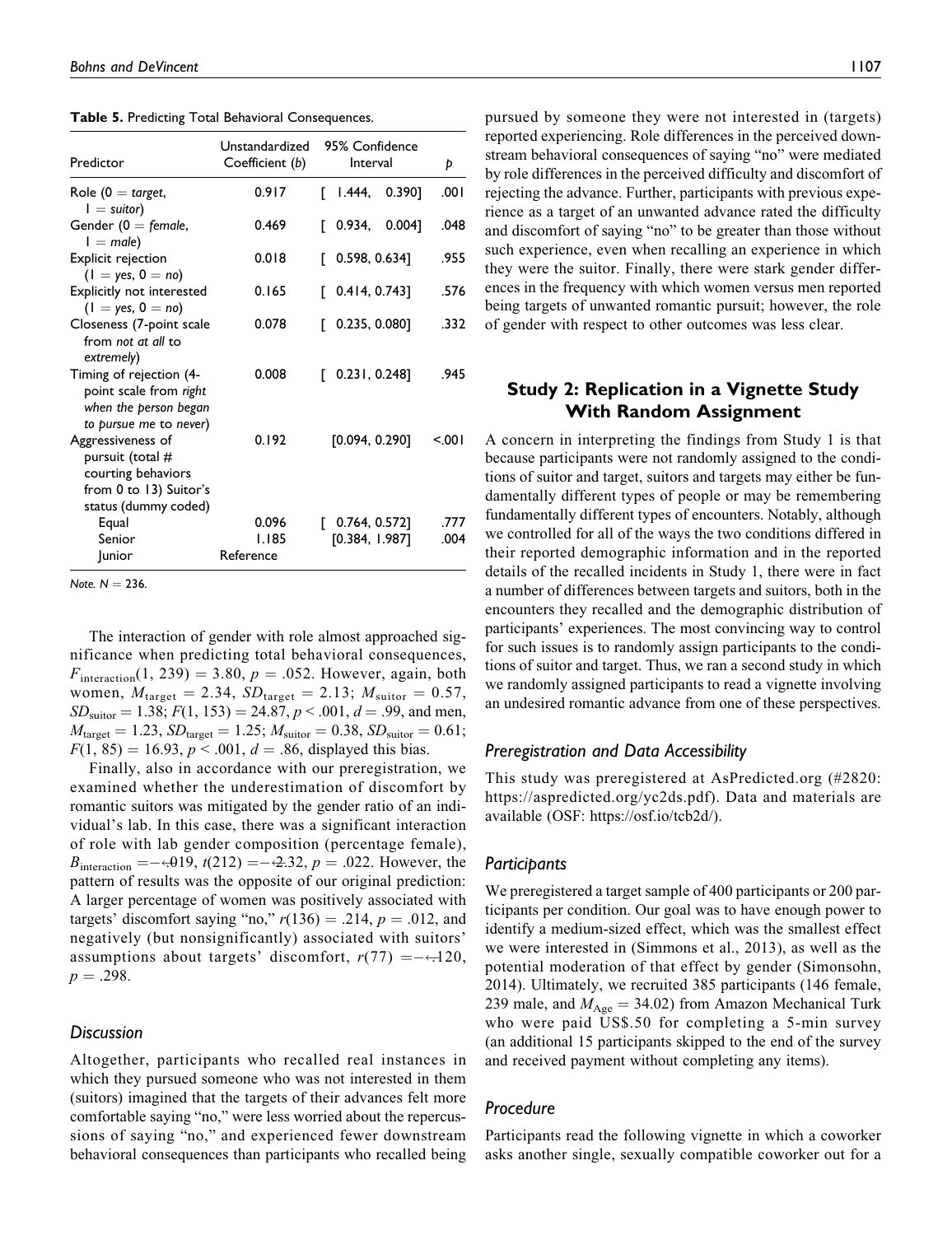| Dependent Variable             | Target M (SD) | Suitor <i>M</i> (SD) | df  |        |         | Cohen's d |
|--------------------------------|---------------|----------------------|-----|--------|---------|-----------|
|                                |               |                      |     |        |         |           |
| Difficult to say "no"          | 4.53(1.30)    | 3.53(1.97)           | 383 | 29.674 | < 001   | .60       |
| Felt bad saying "no"           | 5.13(1.34)    | 4.20(1.84)           | 383 | 27.440 | < 0.001 | .58       |
| Felt uncomfortable saying "no" | 4.93(1.36)    | 4.53 (1.99)          | 383 | 4.653  | .032    | .24       |
| Felt guilty saying "no"        | 4.36(1.55)    | 3.56(1.95)           | 383 | 17.625 | 5.001   | .45       |

Table 6. Role Differences in Perceptions of the Discomfort of Rejecting an Advance in Study 2.

romantic dinner from the perspective of either the suitor or the target (target wording in brackets).

Imagine that you are romantically interested in one of your coworkers [you suspect one of your co-workers is romantically interested in you] and you'd like an opportunity to get to know this person better [and has been trying to find an opportunity to get to know you better]. You know that your co-worker is [You are] single and you [and your co-worker] have compatible sexual orientations. The two of you are working late one night, and as you are wrapping up, you look at your co-worker [this person looks at you], take[s] a deep breath, and say[s], "Can I take you out to dinner?

In both conditions, after reading this vignette, participants were told the target was not interested in the suitor romantically and were asked to answer four key questions (on 7-point scales): "How difficult will it be for this person [you] to say "no" to your [their] request to take you out to dinner?" and "How [bad, uncomfortable, guilty] will this person [you] feel saying "no" to your [their] request to take them [you] out to dinner?"

Finally, participants indicated whether they had ever had an experience like the one described and reported their gender, race/ethnicity, age, professional employment/rank, and salary.

# Results

Our hypothesis that suitors would underestimate the difficulty and discomfort of saying "no" was supported on all four of our preregistered DVs (Table 6). When we combined these four DVs into a single "difficulty and discomfort saying 'no'" index  $(\alpha = .90)$ , as we did in Study 1, our results mirrored the individual variables (target:  $M = 4.74$ ,  $SD = 1.14$ ; suitor:  $M =$ 3.96,  $SD = 1.72$ ),  $F(1, 383) = 23.615$ ,  $p < .001$ ,  $d = .53$ .

As in Study 1, women (53.7%) reported having been in the target role significantly more often than men  $(27.8\%),$  $\chi^2(1, N = 144) = 9.679, p = .002$ . There were no gender differences in the frequency with which participants reported having been in the suitor role. Also consistent with Study 1, there was no interaction of gender with condition when predicting the discomfort and difficulty of saying "no."

In sum, participants randomly assigned to the conditions of target and suitor displayed the same pattern of results asthose recalling their real-life experiences as targets and suitors in Study 1.

# **Discussion**

Our results across two studies reveal a consistent pattern: It appears that initiators of romantic advances fail to appreciate the difficult position they put targets in. Specifically, suitors underestimate the discomfort targets experience when rejecting an advance. Further, they fail to recognize all of the ways in which targets change their behavior in order to cope with this uncomfortable situation and are impacted (or are worried about being impacted) professionally and otherwise by their reactions to such advances.

We found the same pattern of results for participants who recalled actual instances of unwanted or unrequited romantic pursuit in Study 1 and for participants who were randomly assigned to the roles of target or suitor in Study 2. While each of these studies has limitations—namely, potential sampling issues in Study 1 and the hypothetical nature of Study 2—as a package, we believe each study offsets the weaknesses of the other.

Another potential limitation is that both of our studies focused on workplace contexts. We believe the workplace is a particularly consequential environment within which to examine issues of unwanted romantic pursuit, especially given the prevalence with which women are subjected to such advances at work (Fitzgerald et al., 1988; Jagsi et al., 2016). However, it is possible the dynamics we have identified here are exacerbated in the workplace, since targets may find rejecting coworkers to be especially awkward. Thus, future research should explore whether these findings generalize to other contexts.

Due to the important role of gender in both academic and nonacademic discussions of unwanted romantic advances, we paid particular attention to potential gender effects in our studies. The most salient gender difference, which emerged in both studies, is that women were much more likely to report having been pursued by someone they were not interested in than men. This pattern is consistent with previous research on the relative incidence of sexual harassment experienced by women versus men in the workplace, including in academia (Fitzgerald et al., 1988; Jagsi et al., 2016). However, gender did not moderate our main underestimation-of-discomfort effect in either study, a finding which is also consistent with research on underestimating discomfort in other domains (Bohns, 2016). Although we found some additional gender effects in Study 1, these effects were unexpected and did not seem especially robust. Thus, without the benefit of replication afforded to the two findings noted above, we are hesitant to draw conclusions from these additional findings. Altogether, we believe the primary takeaway regarding gender from our studies is that women find themselves in the role of target more often than do men; however, when they do occupy the role of suitor, women and men underestimate discomfort to similar degrees.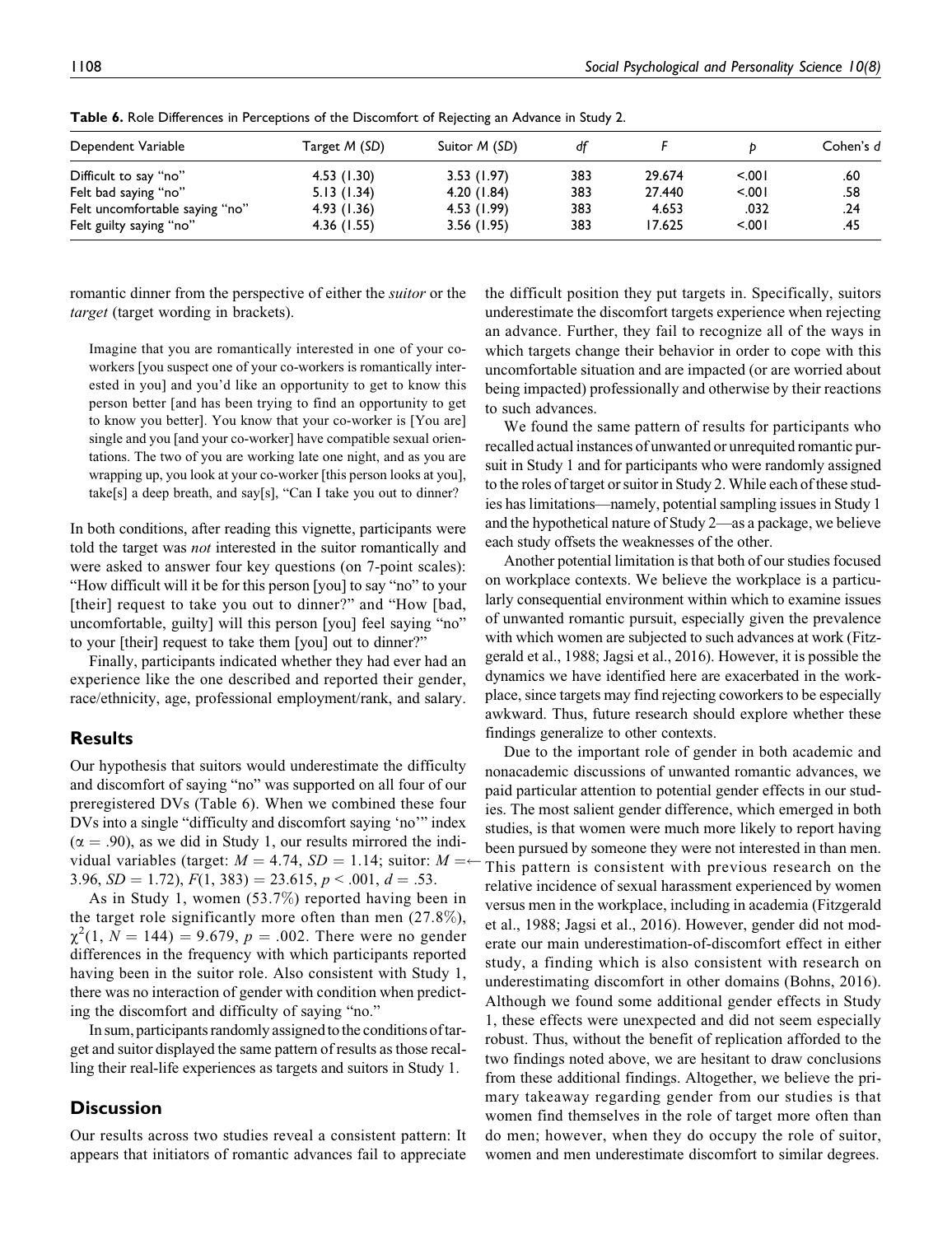The egocentric bias we have identified may be exacerbated when a suitor is in a position of power over a romantic target. Previous research has found that individuals in powerful positions who engage in sexual harassment are often "not aware that their actions are inappropriate or a misuse of their power," a tendency that has been attributed to automatic processes linking power and sexual desire (Bargh, Raymond, Pryor, & Strack, 1995, p. 768). However, this tendency may also be the result of a perspective-taking failure that makes people in powerful positions particularly oblivious to the uncomfortable position they put their targets in (Galinsky, Magee, Inesi, & Gruenfeld, 2006). Nonetheless, it is important to note that our findings held even when controlling for suitors' professional status; thus, this bias does not appear to be limited to suitors who are in positions of power over their targets.

Prior research on the antecedents of sexual harassment in the workplace has focused predominantly on individual differences that predict who is likely to be an offender (Pryor, 1987; Pryor & Stoller, 1994) or a target (Barak, Fisher, & Houston, 1992) and identifying the environmental factors that contribute to the prevalence of harassment, for example, organizational climate, gender ratio, and power structures (Fitzgerald, 1993; Fitzgerald, Drasgow, Hulin, Gelfand, & Magley, 1997; Hemming, 1985; Hulin, Fitzgerald, & Drasgow, 1996). Relatively little research, however, has explored how ordinary psychological biases, such as a systematic cognitive asymmetry between the roles of suitor and target, might perpetuate cycles of unwanted romantic pursuit (for exceptions, see Abbey, 1982; Woodzicka & LaFrance, 2005). Approaching the problem through this lens suggests a different, complementary set of solutions designed to increase romantic suitors' appreciation of their targets' perspectives with the hope of preventing romantic courtship from escalating to sexual harassment.

One of our findings in particular hints at the effectiveness of an intervention along these lines: Participants in Study 1 who reported previous experience as a target of an unwanted romantic advance were more likely to appreciate the difficulty and discomfort their targets would experience saying "no," even when recalling an instance in which they were the suitor. This finding suggests that interventions designed to foster perspective taking could potentially be effective at reducing the egocentric bias identified by our studies.

#### Supplemental Material

The supplemental material is available in the online version of the article.

#### Declaration of Conflicting Interests

The author(s) declared no potential conflicts of interest with respect to the research, authorship, and/or publication of this article.

### Funding

The author(s) received no financial support for the research, authorship, and/or publication of this article.

#### ORCID iD

Vanessa K. Bohns  $\bullet$  <https://orcid.org/0000-0002-5464-144X>

#### **References**

- Abbey, A. (1982). Sex differences in attributions for friendly behavior: Do males misperceive females' friendliness? Journal of Personality and Social Psychology, 42, 830.
- Barak, A., Fisher, W. A., & Houston, S. (1992). Individual difference correlates of the experience of sexual harassment among female university students. Journal of Applied Social Psychology, 22, 17–37.
- Bargh, J. A., Raymond, P., Pryor, J. B., & Strack, F. (1995). Attractiveness of the underling: An automatic power  $\rightarrow$  sex association and its consequences for sexual harassment and aggression. Journal of Personality and Social Psychology, 68, 768.
- Baumeister, R. F., Wotman, S. R., & Stillwell, A. M. (1993). Unrequited love: On heartbreak, anger, guilt, scriptlessness, and humiliation. Journal of Personality and Social Psychology, 64, 377.
- Blickenstaff, C. J. (2005). Women and science careers: Leaky pipeline or gender filter? Gender and Education, 17, 369–386.
- Bohns, V. K. (2016). (Mis)underestanding our influence over others: A review of the underestimation-of-compliance effect. Current Directions in Psychological Science, 25, 119–123.
- Bohns, V. K., Roghanizad, M. M., & Xu, A. Z. (2014). Underestimating our influence over others' unethical behavior and decisions. Personality and Social Psychology Bulletin, 40, 348–362.
- Brown, P., & Levinson, S. C. (1987). Politeness: Some universals in language usage (Vol. 4). Cambridge, England: Cambridge University Press.
- Crosby, J. R., & Wilson, J. (2015). Let's not, and say we would: Imagined and actual responses to witnessing homophobia. Journal of homosexuality, 62, 957-970.
- Epley, N., Keysar, B., Van Boven, L., & Gilovich, T. (2004). Perspective taking as egocentric anchoring and adjustment. Journal of Personality and Social Psychology, 87, 327.
- Farris, C., Treat, T. A., Viken, R. J., & McFall, R. M. (2008). Sexual coercion and the misperception of sexual intent. Clinical Psychology Review, 28, 48–66.
- Fitzgerald, L. F. (1993). Sexual harassment: Violence against women in the workplace. American Psychologist, 48, 1070.
- Fitzgerald, L. F., Drasgow, F., Hulin, C. L., Gelfand, M. J., & Magley, V. J. (1997). Antecedents and consequences of sexual harassment in organizations: A test of an integrated model. Journal of Applied Psychology, 82, 578.
- Fitzgerald, L. F., Shullman, S. L., Bailey, N., Richards, M., Swecker, J., Gold, Y., ... Weitzman, L. (1988). The incidence and dimensions of sexual harassment in academia and the workplace. Journal of Vocational Behavior, 32, 152–175.
- Fitzgerald, L. F., Swan, S., & Fischer, K. (1995). Why didn't she just report him? The psychological and legal implications of women's responses to sexual harassment. Journal of Social Issues, 51, 117–138.
- Flynn, F. J., & Lake (Bohns), V. K. B. (2008). If you need help, just ask: Underestimating compliance with direct requests for help. Journal of Personality and Social Psychology, 95, 128–143.